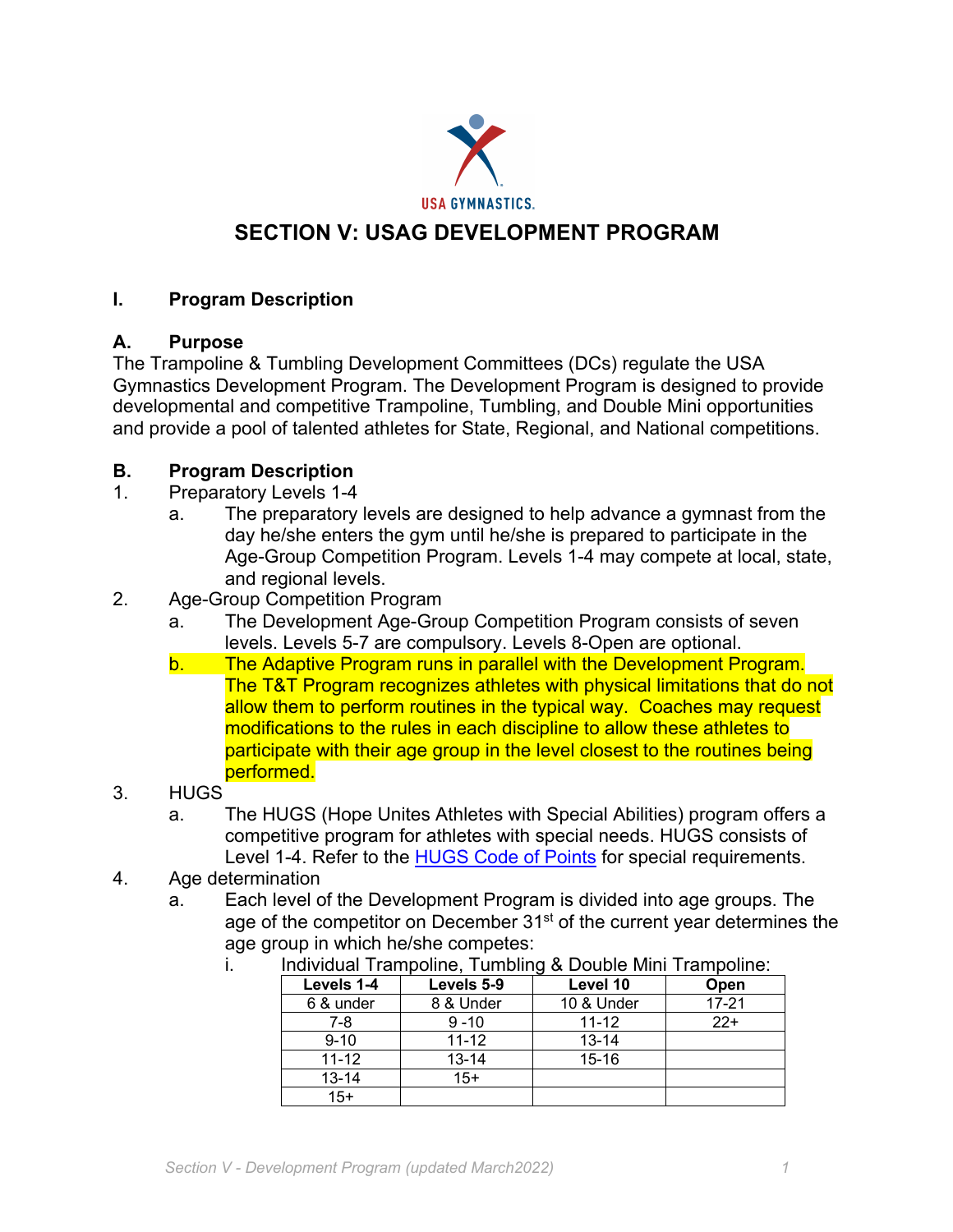ii. Synchronized Trampoline:

| Level 9    | Level 10   | <b>Open</b> |
|------------|------------|-------------|
| 12 & Under | 14 & Under | 17-21       |
| 13 & Over  | 15.16      | フフ+         |

- b. Upon approval of the Meet Director and personal coach, an athlete may move up to the next older age group if he/she is the only athlete competing in his/her age group.
- c. Age groups with three or fewer athletes may be combined with the age group immediately above or immediately below, at the Meet Director's discretion.

# **C. Competition Rules**

- 1. The International Gymnastics Federation (FIG) *Code of Points* will be used except where superseded by rules found in the USA Gymnastics Development *Code of Points* (and approved updates). Therefore, the order of precedence when determining which rules to use in the event of conflict is:
	- b. The Development *Code of Points* and approved updates. Updates are posted on the USAG web site.
	- c. The FIG Code of Points with approved USAG Trampoline & Tumbling Development & Technical Committees' interpretations.

# **D. Mobility System**

*Click Here* for the Mobility Request form.

- 1. The highest level at which an athlete may enter the mobility system is Level 8.
- 2. Once an athlete has entered the system, they must compete at a minimum of one sanctioned event at each level (may not skip Levels).
- 3. Athletes may compete up to two Levels per event at invitational, mobility, and eligibility competitions, at the discretion of the Meet Director.
- 4. At State, Regional, and National Championships athletes can only compete and mobilize one Level.
- 5. Mobility at Levels 1-8 is at the discretion of the coach, however, coaches are encouraged to use recommended mobility scores, compulsories and mobility skills to ensure proper progression.
- 6. Mobility from Level 8 to Level 9 onwards
	- a. To ensure proper progression from one level to another, athletes must achieve a designated mobility score at the USAG sanctioned competition.
		- i. The term "mobility season" is defined as August 1 until December 31 of the following calendar year. (For example, an athlete who earns a mobility score in January 2020 will have until December 31 of 2021 to verify and compete at that level).
		- ii. During the mobility season, a Development athlete must verify his/her participation in the new level by competing in a USAG sanctioned competition at the newly approved level. If an athlete does not verify participation in the new level within the mobility season, then the mobility loses its value.
	- b. Coaches must submit a Mobility Request form to the State Chair in order to move an athlete from Level 8 to Level 9, Level 9 to Level 10 and Level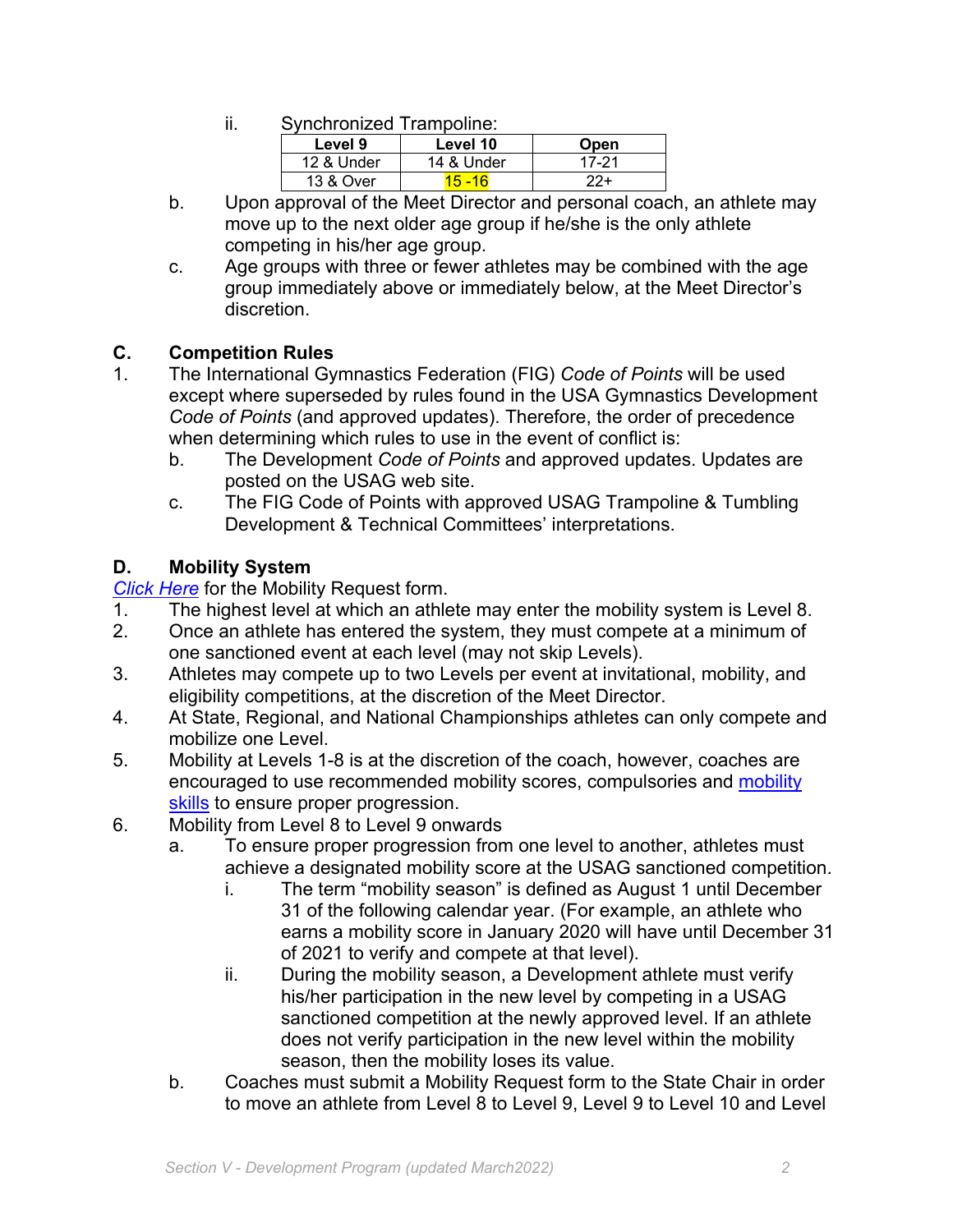9 to Open. The State Chair must approve mobility before the athlete is eligible to compete at the higher level. The Elite Committees Chair must approve mobility from Level 10 to the Elite Levels. See T&T Rules & Policies Section VI: Elite Program.

c. Athletes must meet the requirements in the qualification round at one of the designated mobility competitions as follows:

#### 7. Mobility scores

| <b>Trampoline</b> |                    | Tumbling   |                    | <b>Double Mini</b> |                    |
|-------------------|--------------------|------------|--------------------|--------------------|--------------------|
| Level             | <b>Total Score</b> | Level      | <b>Total Score</b> | Level              | <b>Total Score</b> |
| $5$ to $6$        | 16.0               | $5$ to $6$ | 35.6               | $5$ to $6$         | 37.8               |
| 6 to 7            | 16.0               | 6 to 7     | 34.8               | 6 to 7             | 37.8               |
| $7$ to $8$        | 16.0               | $7$ to $8$ | 34.5               | $7$ to $8$         | 37.8               |
| 8 to 9            | 54.2               | 8 to 9     | 37.9               | 8 to 9             | 40.9               |
| 9 to 10           | 55.7               | 9 to 10    | 39.6               | 9 to 10            | 42.4               |
| 9 to Open         | 55.7               | 9 to 10    | 39.6               | 9 to 10            | 42.4               |

- a. It is recommended that coaches use the above scores to determine athletes' proficiency for Levels 5->6, 6->7, 7->8.
- b. It is recommended that Meet Directors use panels per Section VII, VIII.A.2. for Levels 5-7.

#### 8. Downward mobility

- a. Under certain circumstances, an athlete may move down a level.
- b. Downward mobility may only occur through the invitational season, not during championship season.
- c. Coach must submit a formal written request to the State Chair.
- d. The State Chair must approve the request.
- e. Downward mobility will only be granted for extenuating circumstances, for example significant injury or hardship. This must be addressed in the application.
- f. Should an athlete wish to return to their original level after competing in the lower level, they are required to re-mobilize.
- g. Athletes that compete at a new level and then drop down to a previous level without the permission of the State Chair or Elite Chair will have to remobilize and all previous results at the higher level will be null and void.
- 9. If a Level 9-Open athlete does not compete for over one (1) year, they must reenter the competitive system at one level below their prior competitive level. (i.e. level 9 must re-enter as a level 8; Open must re-enter as Level 9).
- 10. The Development Chair must approve re-entry at Level 10 or Open for athletes who previously competed at the Elite level.

#### **E. Stars & Stripes Championships & USA Gymnastics Championships Qualifying Process**

- 1. Development athletes competing in Levels 5-7 may attend the Stars & Stripes Championships. Development athletes competing at Levels 8-Open may attend the USA Gymnastics Championships.
- 2. Eligibility competitions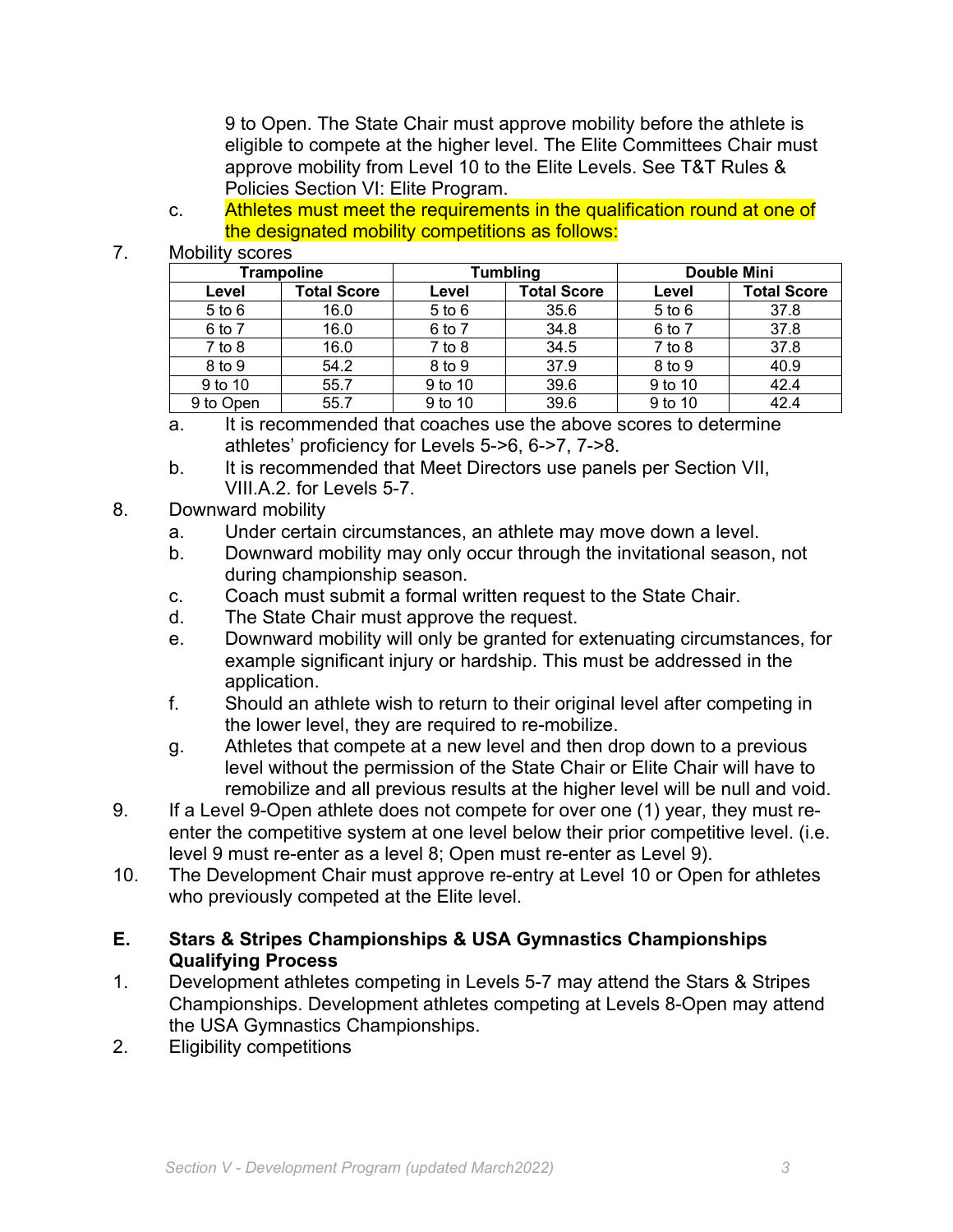- a. An eligibility competition is any USA Gymnastics Trampoline & Tumbling competition sanctioned as an eligibility competition that an athlete attends prior to the State or Regional Championships.
- b. Athletes must compete in at least two (2) USA Gymnastics Trampoline & Tumbling eligibility competitions during the current competition season prior to State or Regional Championships.
- c. Athletes must compete at both State and Regional Championships. Competitors must hit the qualification scores at either of their respective State or Regional Championships.
- d. The State and/or Regional Championships may not be used as an eligibility competition.
	- i. An athlete may participate in State and Regional Championships without meeting eligibility requirements, but he/she may not qualify to Stars & Stripes Championships and/or USA Gymnastics Championships at State or Regional Championships unless they have fulfilled eligibility requirements.
	- ii. A State Chair may waive eligibility requirements for athletes who are unable to compete in the two required competitions prior to State and Regional Championships. Proof of injury, illness, unforeseen or extenuating circumstances is required. The State Chair is under no obligation to waive eligibility requirements if he/she feels it is not in the best interest of the athlete.
- e. The competitive season begins August 1 of each year.
- f. Athletes are not required to compete in all events in which they wish to earn eligibility. Athletes in Level 5-Open who are injured and unable to compete may enter, pay the appropriate entry fee, and salute in order to earn eligibility. A score of zero will be entered in the results in order to show participation, but the athletes will not receive an award.
- g. The State Chair will determine eligibility based on the results submitted by the meet directors and coaches.
- 3. Qualifying procedures
	- a. Only USAG athlete members competing in Levels 5-Open who have met the eligibility and qualifying requirements may enter Stars & Stripes Championships and/or USA Gymnastics Championships.
	- b. Only Level 10 and Open competitors may enter by petition, upon approval, if all petition requirements are met.
	- c. The competitors must qualify at the State Championships or Regional Championships for the state/region in which the competitor's club is a member. Athletes with extenuating circumstances may apply to compete in another state or region. The petition must be sent to the Regional Chair, and will be voted upon by the Regional Chair, Relevant Committees (Development or Elite) Chair and Athlete Representative. All rules and/or directives of the replacement competition must be abided by.
	- d. Synchronized pairs must qualify as individual trampoline athletes and declare themselves as a synchronized pair by the USA Gymnastics Championships entry deadline.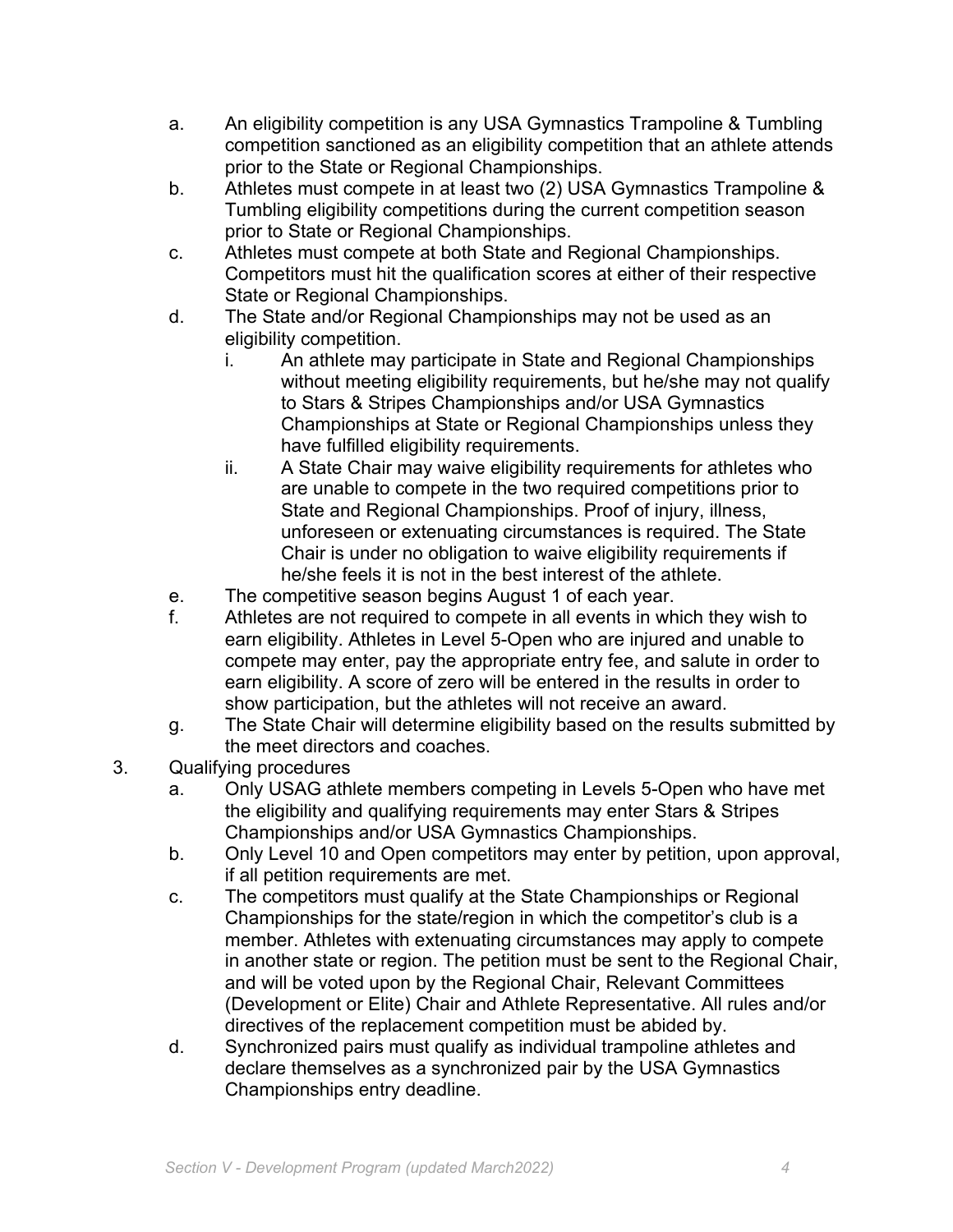- e. The competitor must compete in his/her own age group, or in the case of Synchronized Trampoline, the age group of the older partner.
- f. The competitor must compete in only one (1) level per discipline. For example, an athlete can compete at Level 7 in Trampoline and Level 8 in Tumbling, but never Level 7 and Level 8 in Tumbling.
- g. Entries to the Stars & Stripes Championships and/or USA Gymnastics Championships must be at same level at which the athlete qualified at the last competition he/she attended. For example, if an athlete qualified at Level 8 in the first competition but competed at Level 9 in the next competition and did not reach the qualifying score, then the athlete cannot enter their respective championships at that level.
- h. Athletes may enter the Stars & Stripes Championships and/or USA Gymnastics Championships if they meet requirements for eligibility and meet the qualifying scores, set by the Trampoline & Tumbling Program Committee, at either the State or Regional Championships.
- 4. Stars & Stripes Championships qualifying scores

| Level | <b>Trampoline</b> | <b>Tumbling</b> | <b>Double Mini</b> |
|-------|-------------------|-----------------|--------------------|
|       | ъ.                |                 |                    |
|       | <b>1</b>          | ĥ               |                    |
|       | -                 |                 |                    |

Note: All scores are total scores. Scores are for all age groups, boys and girls. 5. USA Gymnastics Championships qualifying scores

| Level | <b>Frampoline</b> | Tumbling | <b>Double Mini</b> | <b>Synchro</b> |
|-------|-------------------|----------|--------------------|----------------|
|       | 52.4              | 35.4     | 39.6               | N/A            |
|       | 53.9              |          | 40.6               | Individual     |
|       | 79.4 *            | 38.4     | 41.4               | Individual     |
| Dpen  | 80.4 *            | 38.4     | 41.4               | Individual     |

\* Scores include Time of Flight

Note: All scores are total scores from qualifications. Scores are for all age groups, boys and girls.

# 6. Petitions

- a. There are no petitions for Levels 5-7 to the Stars & Stripes Championships.
- b. There are no petitions for Levels 8-9 to the USA Gymnastics Championships.
- c. Level 10 and Open
	- i. Current Level 10 and Open athletes are eligible to petition to the USA Gymnastics Championships.
	- ii. Athletes who are unable to qualify due to illness, injury, or unforeseen circumstances may petition to enter the USA Gymnastics Championships. The petition must be submitted in accordance with the approved petition procedure.
	- iii. Only athletes who placed  $1^{st}$ ,  $2^{nd}$ , or  $3^{rd}$  in the same event at the previous USA Gymnastics Championships or who were in the top fifty (50) percent of those who competed in the last USA Gymnastics Championships will be allowed to petition to participate in the current USA Gymnastics Championships.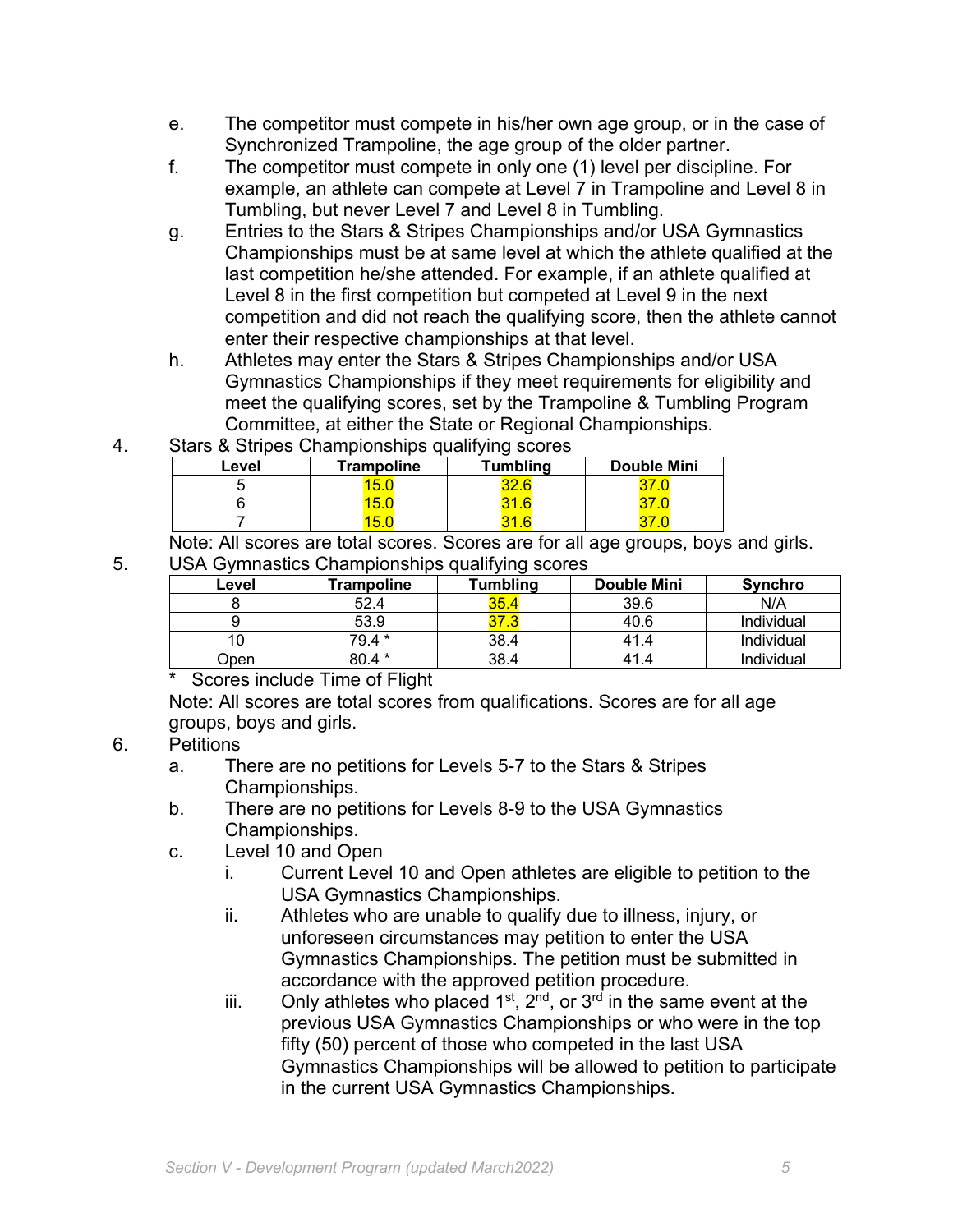- iv. Before a petition may be granted, the athlete must demonstrate that an injury, illness or other unforeseen circumstance exists which prevented the athlete from competing in or completing one or more of the qualifying events. The petition must be submitted as soon as the athlete becomes aware that he/she cannot compete in or complete such events. Petitions will not be accepted if the athlete did not attend qualifiers (salute in at least once discipline) in order to participate in another sport or event.
- v. Petitions must be submitted in writing to the T&T Program Director as soon as possible after the athlete determines his/her inability to compete, and before the entry deadline for the USA Gymnastics Championships. The petition must be in the form of a letter stating the rationale behind the petition. In the case of injury or illness, the athlete will present a signed and dated letter from the physician on physician letterhead stating the diagnosis, previous limitations, and clearance to compete at the USA Gymnastics Championships. A \$25.00 non-refundable administrative fee must accompany the petition.
- vi. The Development Committees Chair, Program Director and Athlete Selection Representative will decide petitions. They will be considered as expeditiously as possible. The petitioner will be immediately notified, once a decision has been reached. The decision of the Development Committees Chair, Program Director and Athlete Selection Representative is final.

# **F. Inquiries**

- 1. Inquiries are the same for all disciplines. An inquiry can be filed by an athlete for their own score, a coach for their own athlete's' score or for a non-personal athlete from a different club than that of the appellant. Spectators are not allowed to participate in the inquiry process. A difficulty inquiry can be made at the judge's table using the appropriate form.
- 2. The Meet Referee must be notified of a possible inquiry 15 minutes after the flights results are made available and the written inquiry, video and payment within 10 minutes of notification.
- 3. The inquiry form and a video are the only items that will be presented to the Jury of Inquiry.
- 4. Inquiry of execution scores is not permitted, except in respect to a clerical error.
- 5. Non-personal athlete inquiries are only allowed in regards to difficulty, interruption, landing penalties and difficulty judges penalties.
- 6. Inquiries must be dealt with by the Jury of Inquiry as quickly as possible and the final decision announced to all effected parties.
- 7. Video
	- a. At invitational competitions, eligibility/mobility competitions, State Championships and Regional Championships the organizing committee is not required to have an official video. The Jury of Inquiry may review a video submitted by the coach or athlete filing the inquiry. The Jury of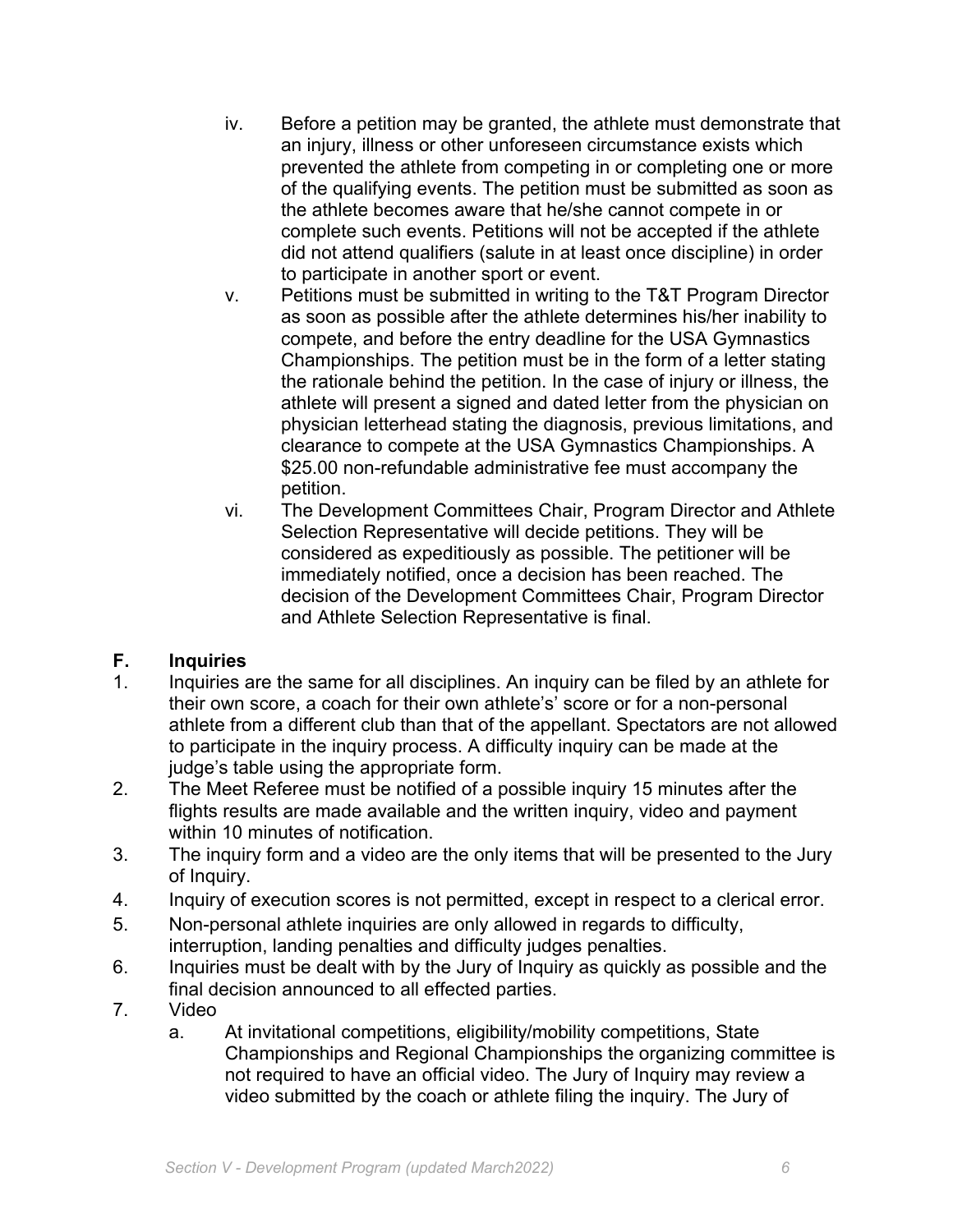Inquiry will only use video shot from the similar angle as the judges' perspective or the perspective designated by the Meet Referee.

- b. At all national sanctioned events the organizing committee may provide official video for Levels 8-Open. The Jury of Inquiry may use this video for the inquiry process. If needed, the Jury of Inquiry may also review a video submitted by the coach or athlete filing the inquiry. The Jury of Inquiry will only use video shot from a similar angle as the judges' perspective or the perspective designated by the Meet Referee. Official video will be used first, the Jury of inquiry may decide to review another video, if submitted.
- c. Members of the Jury of Inquiry will assemble in a designated location in order to view the video. The video will be watched in real time and each member of the jury will judge the routine, determining number of valid elements, difficulty awarded when applicable, and any interruptions, landing deductions or Chair of the Judges Panel penalties. The Jury will confer and if there is a discrepancy among the jury, they will re-watch and discuss any difference in the call until a consensus is reached.
- d. If the inquiry video is not conclusive, the original judges' decision stands.
- e. Coaches are not allowed to approach the Jury of Inquiry. All information must be in writing on the inquiry form and presented to the Meet Referee.
- f. The decision of the Jury of Inquiry is final.

| 8. | <b>Inquiry Fee</b> |                              | <b>Personal Athlete</b> | Non Personal Athlete<br>(different club to appellant) |  |
|----|--------------------|------------------------------|-------------------------|-------------------------------------------------------|--|
|    | а.                 | Local competitions           | \$25.00                 | \$50.00                                               |  |
|    | b.                 | <b>State Championships</b>   | \$50.00                 | \$100.00                                              |  |
|    | C.                 | Regional Championships       | \$75.00                 | \$150.00                                              |  |
|    | d.                 | <b>National Competitions</b> | \$100.00                | \$200.00                                              |  |
|    |                    |                              |                         |                                                       |  |

- 9. Jury of Inquiry composition
	- a. Local, state and regional competitions
		- i. Meet Referee (1)
		- ii. Chair of Judges Panel (1) from a panel that was not involved in the original decision
		- iii. One additional judge with the appropriate rating (1)
		- iv. All members of the Jury of Inquiry must be free of conflict of interest and not involved in the original call.
	- b. National Competitions
		- i. Meet Referee (1)
		- ii. Judges from the TC, Junior or Senior Judges Council or FIG Judge (2)
		- iii. All members of the Jury of Inquiry must be free of conflict of interest and not involved in the original call.
		- iv. If any of the appointed members are involved in the Judges Panel or in the decision taken they must recuse themselves from the jury.
		- v. If the inquiry is sustained, the fee will be returned and the results will be updated to reflect the change. If the Inquiry is overruled, the organizer will retain the inquiry fee and no changes to the results will be made.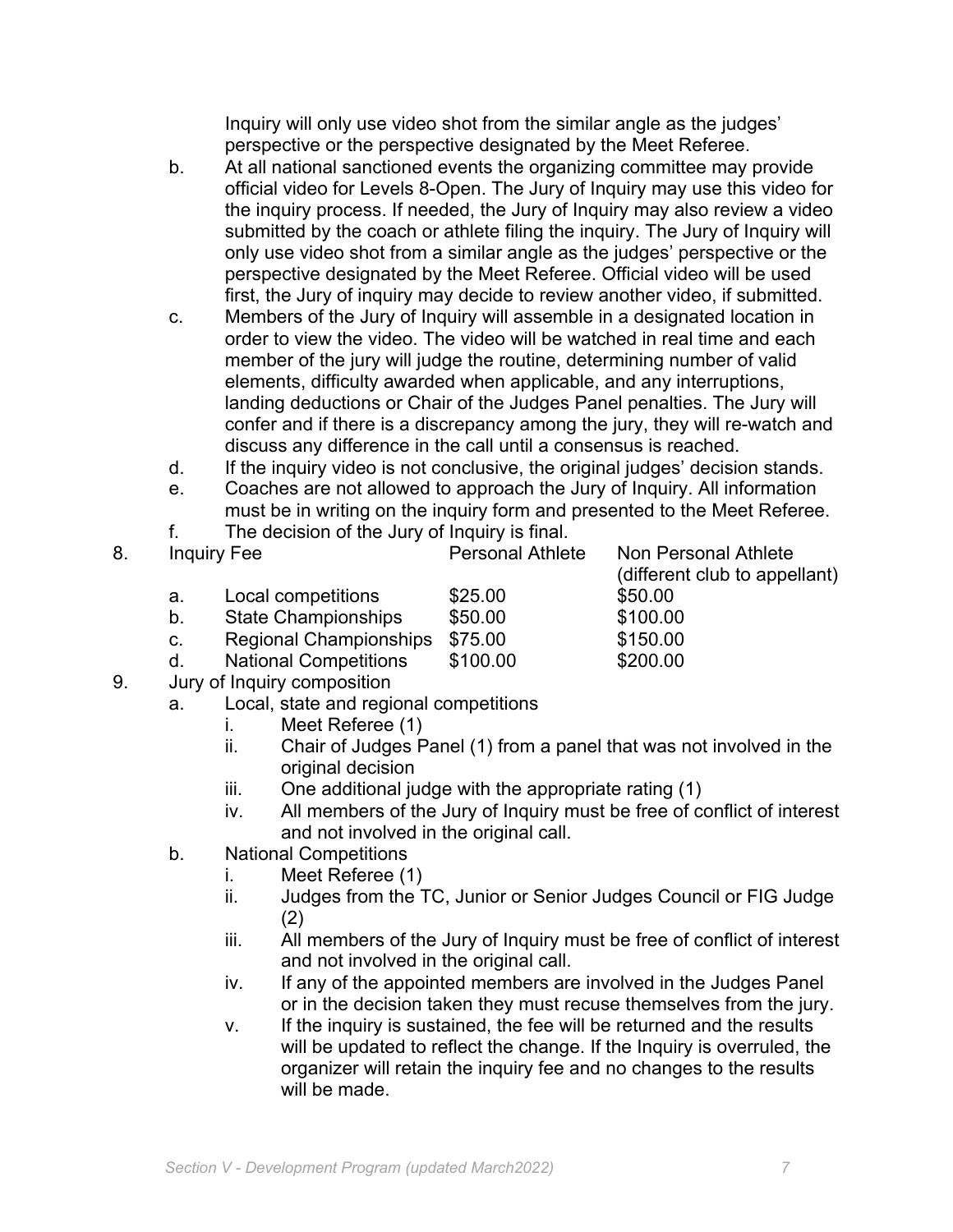### **G. Safety Rules**

#### 1. Trampoline

- a. Refer to the USA Gymnastics Safety Handbook, T200 Coaches' course and the Rules & Policies for further safety information
- b. No one should ever use the trampoline unless the activity is under the direct supervision of a USAG Trampoline & Tumbling registered coach.
- c. Opening or closing a trampoline can be dangerous; it must be done very slowly and carefully, preferably by more than one person who has experience and knowledge of the procedures.
- d. Before use, any trampoline should be checked for defects, proper set up, and overhead obstacles or other hazards.
- e. It is important that the area where trampolines are used is well lit and free of distractions such as excessive noise or flashing lights.
- f. Trampoline should never be used by a person who is dizzy, fatigued, or under the influence of drugs, alcohol, or medication, which can inhibit coordination or perception.
- g. Trampolines are to be used for serious practice and sport, never for horseplay.
- h. Proper stretching and warm-up can help prevent strains and sprains. It is important that anyone who is going to use a trampoline warm-up properly, both off and on the apparatus before practice or competition begins.
- i. Trampolines should be properly mounted and dismounted. An athlete should never jump from or onto a trampoline.
- j. Students must not attempt somersaulting skills until the proper progressions have been completed under the supervision of a registered USAG Trampoline & Tumbling Coach.
- k. When using a trampoline, emphasis is on control. A good trampolinist is one who can maintain control while performing skills.
- l. Jumping high is a learned skill and must be done carefully.
- m. Beginning students can learn many skills with little or no actual bounce on the trampoline.
- n. Only one person should bounce on a trampoline at a time. The only exception is when a coach is physically spotting an athlete.
- o. Proper attire should be worn when using a trampoline. Avoid clothing that impedes movement such as street clothes, jeans, etc. When trampolines with a webbed bed are used, trampoline shoes or socks should be worn in order to avoid injury to the feet and toes.
- p. Jewelry, including watches, earrings, body piercing, and rings, should not be worn on the trampoline.
- q. Hair should be secured close to the head.
- r. In order to perform well, athletes should avoid long periods of time on the apparatus.
- s. Never run under a trampoline while someone is on the apparatus.
- t. Do not sit or lean with arms on the pads of a trampoline or on the end decks while someone is jumping.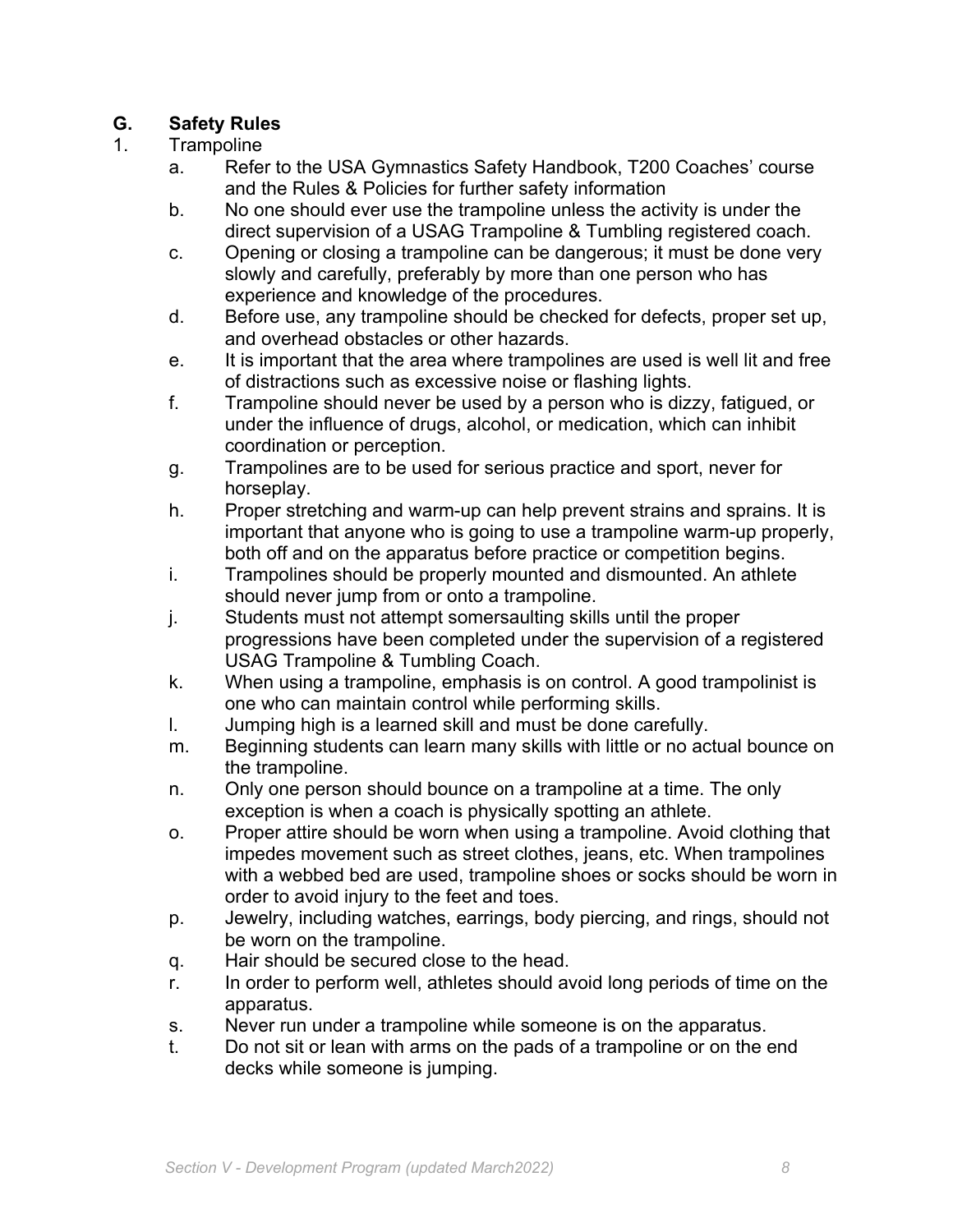- u. Athlete may not mount the apparatus with casts or hard splints while participating in tumbling and trampoline activities. Braces that have been prescribed by a licensed medical physician for a specific medical condition may be worn but must be solid in color. All tape must be white, tan or black in color for all levels within the Development Program.
- 2. Tumbling
	- a. Tumbling practice should take place in a facility where a USAG Trampoline & Tumbling registered coach is present to supervise the activity.
	- b. Tumbling should take place only where a safe tumbling surface is provided. Tumbling surfaces should be sufficiently shock absorbent so as to reduce the risk of injury.
	- c. Tumbling areas should be level and well-lit with the track placed well away from walls or other obstructions or low ceilings. If space is short and the end of the tumbling track comes near a wall, the wall must be padded.
	- d. Athletes should be aware of the safety rules and of their own limitations. Skills more easily done on trampoline or double mini trampoline may be more difficult or dangerous to attempt on a tumbling track.
	- e. Most spring floors are designed more for shock-absorbency than for extra lift during a skill. Athletes should be aware of this difference and not assume that skills will be easier using such surfaces.
	- f. The athlete or coach/spotter should not wear rings, hard hair decoration, earrings, body piercing and or jewelry at any time during practice or competition.
	- g. Hair should be secured close to the head.
	- h. A proper uniform should be worn to allow freedom of movement.
	- i. A thorough warm-up and stretching period should precede tumbling practice and a proper cool down and stretching period should follow to reduce the risk of injury.
	- j. Athletes and spotters must know and agree on all passes that will be attempted. Athletes must pay attention to the coach.
	- k. Tumbling should not be attempted by persons under the influence of alcohol, drugs, or any medication that may hinder coordination or perception, those who are dizzy, over-tired, or who have undue fear.
	- l. Successful tumbling depends upon a great deal of concentration. When one is fatigued, angry, frustrated, or otherwise unable to concentrate, it may become futile or even dangerous to tumble.
	- m. Crossing the tumbling track can be dangerous; look both ways before crossing.
	- n. Athletes should perfect skills before trying harder skills or combinations. Use proper progressions to learn more difficult skills. Practice form, execution and control.
	- o. The use of a tumbling track is a highly specialized, potentially dangerous activity for athlete and coach alike. Both the coach and athlete should first understand and practice progressions and drills in order to help the athlete to tumble safely.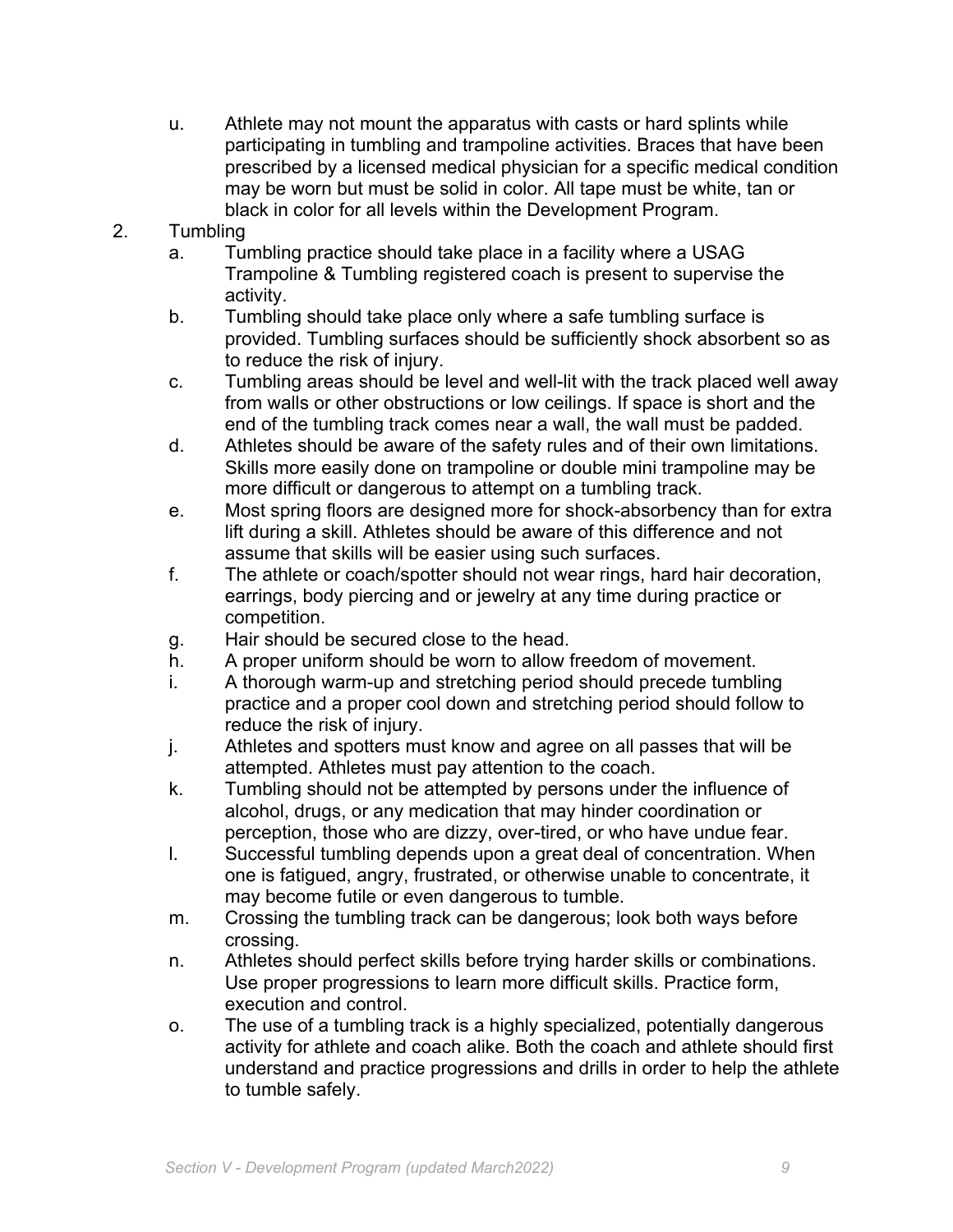- p. Athlete may not mount the apparatus with casts or hard splints while participating in tumbling and trampoline activities. Braces that have been prescribed by a licensed medical physician for a specific medical condition may be worn but must be solid in color. All tape must be white, tan or black in color for all levels within the Development Program.
- 3. Double Mini Trampoline
	- a. No one should ever use a double mini trampoline unless the activity is under the direct supervision of a USAG Trampoline & Tumbling registered coach
	- b. Opening or closing a double mini trampoline can be dangerous. It must be done very slowly and carefully, preferably by more than one person with experience and knowledge of the procedures.
	- c. Before use, any double mini trampoline should be checked for defects, proper set up, and for overhead obstacles or other hazards.
	- d. It is important that the area where any double mini trampoline is used is well lit and free from distractions, such as excessive noise or flashing lights.
	- e. Double mini trampoline should never be used by a person who is dizzy, fatigued, or under the influence of drugs, alcohol, or any medication (which can inhibit coordination or perception).
	- f. Double mini trampolines are to be used for serious practice and sport, never for horseplay.
	- g. Proper stretching and warm-up can help prevent strains and sprains. It is important that anyone who is going to use a double mini trampoline warmup properly, both on and off the apparatus.
	- h. Students must not attempt somersaulting skills until the proper progressions have been completed under the supervision of a registered USAG Trampoline & Tumbling coach.
	- i. When using a double mini trampoline emphasis should be on control. A good double mini trampoline athlete is one who can maintain control while performing skills well.
	- j. Jumping high is a learned skill and must be done carefully.
	- k. Beginning students can learn many skills with little or no actual bounce on the double mini trampoline.
	- I. When a double mini is used, it must have a minimum  $10' \times 20' \times 12''$ safety-landing mat. (See Equipment Specifications)
	- m. Only two-foot landings should be done on the double mini trampoline, no knee, seat, front or back landings to the bed or landing area.
	- n. Proper attire should be worn. Avoid clothing that impedes movement, such as street clothes, jeans, etc. When double mini trampolines with a webbed bed are used, trampoline shoes or socks should be worn in order to avoid injury to the feet and toes.
	- o. Jewelry, including watches, earrings, body piercings and rings, and/or hard hair decorations should not be worn on the double mini trampoline.
	- p. Hair should be secured close to the head.
	- q. Only one person should bounce on a double mini trampoline at a time.